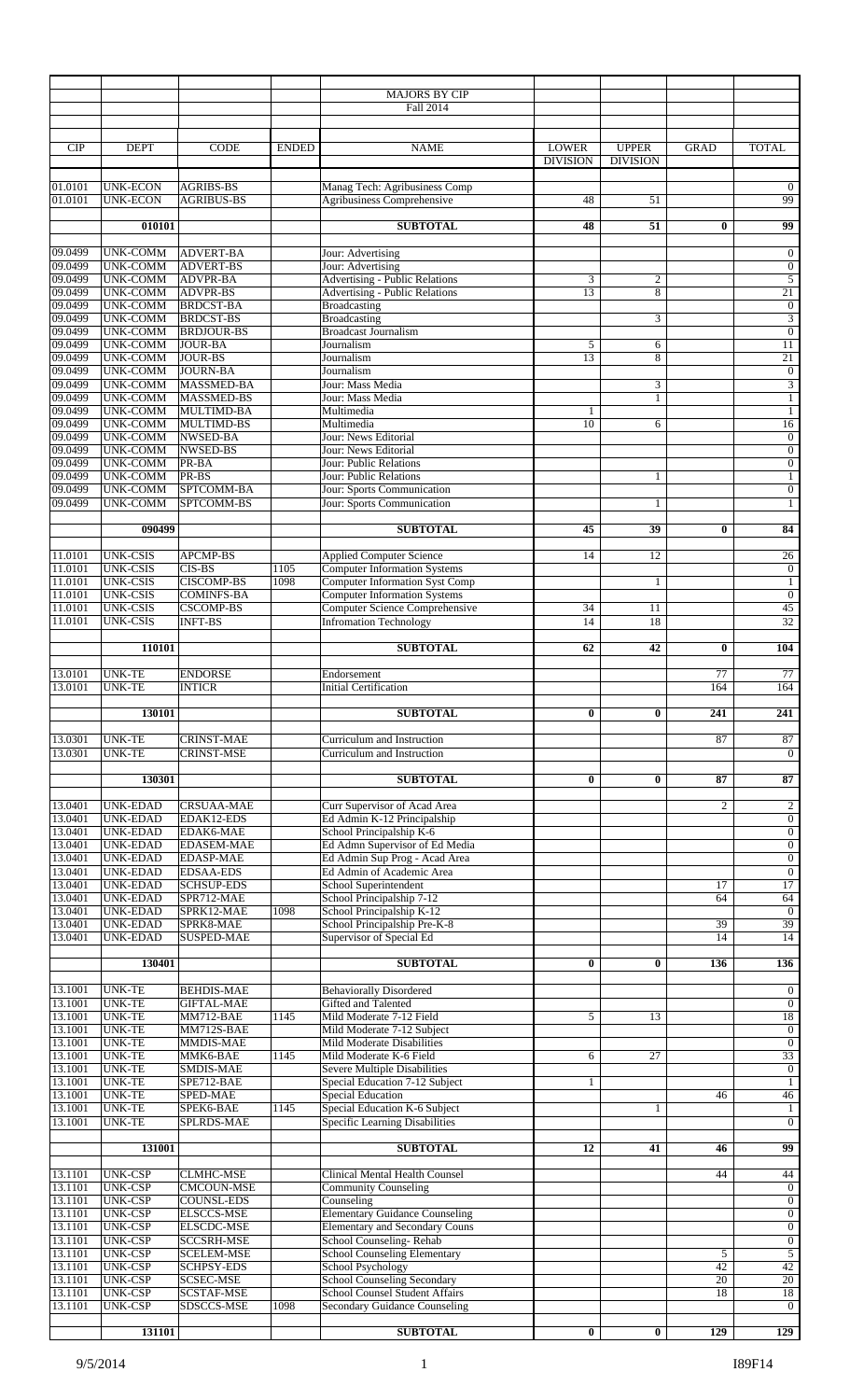|                    |                                      |                                        |              | <b>MAJORS BY CIP</b><br>Fall 2014                                      |                                 |                                 |                 |                                    |
|--------------------|--------------------------------------|----------------------------------------|--------------|------------------------------------------------------------------------|---------------------------------|---------------------------------|-----------------|------------------------------------|
|                    |                                      |                                        |              |                                                                        |                                 |                                 |                 |                                    |
| CIP                | <b>DEPT</b>                          | <b>CODE</b>                            | <b>ENDED</b> | <b>NAME</b>                                                            | <b>LOWER</b><br><b>DIVISION</b> | <b>UPPER</b><br><b>DIVISION</b> | <b>GRAD</b>     | <b>TOTAL</b>                       |
|                    |                                      |                                        |              |                                                                        |                                 |                                 |                 |                                    |
| 13.1202<br>13.1202 | <b>UNK-TE</b><br><b>UNK-TE</b>       | <b>ECED-MAE</b><br><b>ECSPED-MAE</b>   |              | Early Childhood Education<br>Early Childhood Special Ed                |                                 |                                 |                 | $\overline{0}$<br>$\mathbf{0}$     |
| 13.1202<br>13.1202 | <b>UNK-TE</b><br>UNK-TE              | <b>ECUNI-BAE</b><br><b>ELED-BAE</b>    | 1145         | Early Childhood Unified B-3rd<br>Elementary Education Field K-6        | 32<br>169                       | 83<br>239                       |                 | 115<br>408                         |
| 13.1202            | <b>UNK-TE</b>                        | <b>ELEDSP-MAE</b>                      |              | <b>ELED</b> Spec                                                       |                                 |                                 |                 | $\mathbf{0}$                       |
| 13.1202<br>13.1202 | <b>UNK-TE</b><br><b>UNK-TE</b>       | ELR712-MAE<br>ELRK12-MAE               |              | El Ed Reading Spec 7-12<br>El EdReading Spec K-12                      |                                 |                                 |                 | $\mathbf{0}$<br>$\overline{0}$     |
| 13.1202<br>13.1202 | UNK-TE<br><b>UNK-TE</b>              | ELRK6-MAE<br>MIDED-MSE                 |              | El Ed Reading Spec K-6<br>Middle School Education- MSE                 |                                 |                                 |                 | $\boldsymbol{0}$<br>$\overline{0}$ |
| 13.1202            | <b>UNK-TE</b>                        | MIDGRD-BAE                             |              | Middle Grades Field 4-9<br>Middle Grades Field 4-9                     | 5                               | 10                              |                 | 15                                 |
| 13.1202<br>13.1202 | <b>UNK-TE</b><br><b>UNK-TE</b>       | MIDGRD-BSE<br>MIDSCL-MAE               |              | Middle School                                                          | 10                              | 23                              |                 | 33<br>$\overline{0}$               |
| 13.1202            | <b>UNK-TE</b>                        | RDPK12-MAE                             |              | Reading PK-12                                                          |                                 |                                 | 40              | 40                                 |
|                    | 131202                               |                                        |              | <b>SUBTOTAL</b>                                                        | 216                             | 355                             | 40              | 611                                |
| 13.1303            | <b>UNK-BSED</b>                      | <b>BESPPT-MSE</b>                      |              | <b>Bus Ed Spec Prof Teacher</b>                                        |                                 |                                 |                 | $\mathbf{0}$                       |
| 13.1303<br>13.1303 | <b>UNK-BSED</b><br>UNK-BSED          | BMT612-BAE<br><b>BSAD-MSE</b>          |              | Bus Mkting Inf Tech 6-12 Field<br><b>Business Spec Acad Discipline</b> | 3                               | 3                               |                 | 6<br>$\boldsymbol{0}$              |
| 13.1303<br>13.1303 | <b>UNK-BSED</b><br><b>UNK-BSED</b>   | <b>BT-MSE</b><br>BUS612-BAE            |              | <b>Business and Technology</b><br><b>Basic Business 6-12 Subject</b>   | 3                               |                                 |                 | $\overline{0}$<br>$\overline{3}$   |
| 13.1303            | UNK-BSED                             | BUS712-BAE                             |              | Business 7-12 Subject                                                  |                                 | $\mathbf{1}$                    |                 | $\mathbf{1}$                       |
| 13.1303<br>13.1303 | <b>UNK-BSED</b><br><b>UNK-BSED</b>   | CBE612-BAE<br>MRK712-BAE               | 1118         | <b>Business Education</b><br>Marketing Education 7-12                  |                                 |                                 |                 | $\overline{0}$<br>$\mathbf{0}$     |
| 13.1303<br>13.1303 | <b>UNK-BSED</b>                      | VBE712-BAE<br><b>VGDCSL-MSE</b>        |              | Vocational Business 7-12 Field                                         |                                 |                                 |                 | $\boldsymbol{0}$                   |
| 13.1303            | UNK-BSED<br><b>UNK-BSED</b>          | <b>VOEDAD-MSE</b>                      |              | <b>Vocational Guidance Counseling</b><br>Vo Ed Academic Discipline     |                                 |                                 |                 | $\boldsymbol{0}$<br>$\mathbf{0}$   |
| 13.1303<br>13.1303 | UNK-BSED<br><b>UNK-BSED</b>          | <b>VOEDAG-MSE</b><br>VOEDBE-MSE        |              | Voc Ed Prof Tch-Agriculture<br>Voc Ed Prf Tch- Business Ed             |                                 |                                 |                 | $\mathbf{0}$<br>$\mathbf{0}$       |
| 13.1303            | <b>UNK-BSED</b>                      | <b>VOEDFS-MSE</b>                      |              | <b>Vocational Ed Prof Teach- FCSC</b>                                  |                                 |                                 |                 | $\mathbf{0}$                       |
| 13.1303<br>13.1303 | <b>UNK-BSED</b><br>UNK-BSED          | VOEDPT-MSE<br>VOEDSN-MSE               |              | <b>Vocational Distributive Educ</b><br>Voc Ed Prof Tch- Voc Spc Needs  |                                 |                                 |                 | $\overline{0}$<br>$\overline{0}$   |
| 13.1303            | <b>UNK-BSED</b>                      | <b>VOEDTI-MSE</b>                      |              | Voc Ed Prf Tch-Trd and Ind Ed                                          |                                 |                                 |                 | $\mathbf{0}$                       |
|                    | 131303                               |                                        |              | <b>SUBTOTAL</b>                                                        | 6                               | 4                               | 0               | 10                                 |
| 13.1314<br>13.1314 | <b>UNK-PEREC</b>                     | ADPTPE-MAE<br><b>EXSCICP-BS</b>        | 1078         | <b>Adapted Physical Education</b>                                      |                                 |                                 |                 | $\mathbf{0}$                       |
| 13.1314            | UNK-PEREC<br>UNK-PEREC               | HED712-BAE                             |              | Exercise Science Comprehensive<br>Health Education 7-12 Subject        |                                 |                                 |                 | $\overline{0}$<br>$\overline{0}$   |
| 13.1314<br>13.1314 | UNK-PEREC<br><b>UNK-PEREC</b>        | HPEK12-BAE<br>HPPK12-BAE               | 1145         | Health and PE K-12 Field<br>Health and PE PK-12 Field                  | 19<br>2                         | 48                              |                 | 67<br>$\overline{2}$               |
| 13.1314            | <b>UNK-PEREC</b>                     | $PE-712-BAE$                           |              | Physical Education 7-12 Subj                                           | 11                              | 5                               |                 | 16                                 |
| 13.1314<br>13.1314 | <b>UNK-PEREC</b><br>UNK-PEREC        | PEACD-MAE<br>PECOMP-BS                 |              | PE- Academic Option<br><b>Physical Education Comp</b>                  | $\mathbf{1}$                    |                                 |                 | $\mathbf{0}$<br>$\mathbf{1}$       |
| 13.1314<br>13.1314 | <b>UNK-PEREC</b><br><b>UNK-PEREC</b> | PEEXSC-MAE<br>PEK6-BAE                 |              | Physical Education Exer Sci<br>Physical Education K-6 Subject          | $\mathbf{1}$                    | 1                               | 14              | 14<br>$\overline{c}$               |
| 13.1314            | <b>UNK-PEREC</b>                     | PE-MAE                                 |              | Physical Education                                                     |                                 |                                 | 13              | 13                                 |
| 13.1314<br>13.1314 | <b>UNK-PEREC</b><br><b>UNK-PEREC</b> | PEMSTR-MAE<br>PETHES-MAE               |              | PE Master Teacher<br>PE Thesis Option                                  |                                 |                                 | 30              | 30<br>$\overline{0}$               |
| 13.1314            | <b>UNK-PEREC</b>                     | <b>SUPPE-MAE</b>                       |              | <b>Supervisor Physical Education</b>                                   |                                 |                                 |                 |                                    |
|                    | 131314                               |                                        |              | <b>SUBTOTAL</b>                                                        | 34                              | 54                              | $\overline{57}$ | 145                                |
| 13.1316<br>13.1316 | UNK-BIOL<br><b>UNK-BIOL</b>          | <b>SCIED-MSE</b><br><b>SCIMTH-MSE</b>  |              | <b>Science Education</b><br><b>Science Math Education</b>              |                                 |                                 | 31              | $\overline{0}$<br>31               |
|                    | 131316                               |                                        |              | <b>SUBTOTAL</b>                                                        | $\bf{0}$                        | $\bf{0}$                        | 31              | 31                                 |
|                    |                                      |                                        |              |                                                                        |                                 |                                 |                 |                                    |
| 13.1399<br>13.1399 | <b>UNK-TE</b><br><b>UNK-TE</b>       | <b>EDTECH-MSE</b><br><b>INTECH-MSE</b> |              | <b>Educational Technology</b><br><b>Instructional Technology</b>       |                                 |                                 | 86              | $\overline{0}$<br>86               |
| 13.1399            | <b>UNK-TE</b>                        | <b>ITEC-MAE</b>                        |              | <b>ITEC Prof Tch with Tech Ed Spc</b>                                  |                                 |                                 |                 | $\overline{0}$                     |
|                    | 131399                               |                                        |              | <b>SUBTOTAL</b>                                                        | $\bf{0}$                        | $\bf{0}$                        | 86              | 86                                 |
| 16.0501            | <b>UNK-GERM</b>                      | GER712-BAE                             |              | German 7-12 Subject                                                    | $\mathbf{1}$                    | 1                               |                 | $\overline{c}$                     |
| 16.0501<br>16.0501 | <b>UNK-GERM</b><br><b>UNK-GERM</b>   | <b>GERMAN-BA</b><br><b>GERMAN-MAE</b>  |              | German<br><b>German Education</b>                                      | $\mathbf{1}$                    | $\mathbf{1}$                    |                 | $\sqrt{2}$<br>$\overline{0}$       |
| 16.0501            | <b>UNK-GERM</b>                      | <b>GERMTR-BA</b>                       | 1118         | German Translation and Interp                                          |                                 |                                 |                 | $\overline{0}$                     |
|                    | 160501                               |                                        |              | <b>SUBTOTAL</b>                                                        | $\boldsymbol{2}$                | $\mathbf{2}$                    | $\bf{0}$        | $\overline{\mathbf{4}}$            |
| 16.0901            | <b>UNK-FREN</b>                      | <b>FRENCH-BA</b>                       |              | French                                                                 |                                 |                                 |                 | $\mathbf{0}$                       |
| 16.0901<br>16.0901 | <b>UNK-FREN</b><br><b>UNK-FREN</b>   | FRENCH-MAE<br><b>FRENTR-BA</b>         | 1118         | <b>French Education</b><br>French Translation and Interp               |                                 |                                 |                 | $\overline{0}$<br>$\overline{0}$   |
| 16.0901            | <b>UNK-FREN</b>                      | FRN712-BAE                             |              | French 7-12 Subject                                                    |                                 |                                 |                 | $\overline{0}$                     |
|                    | 160901                               |                                        |              | <b>SUBTOTAL</b>                                                        | $\bf{0}$                        | $\bf{0}$                        | $\bf{0}$        | $\bf{0}$                           |
| 16.0905            | <b>UNK-SPAN</b>                      | <b>ESL-BAE</b>                         | 1118         | English as a Second Lang Subj                                          |                                 | 3                               |                 | 3                                  |
| 16.0905<br>16.0905 | <b>UNK-SPAN</b><br><b>UNK-SPAN</b>   | SPANISH-BA<br>SPAN-MAE                 |              | Spanish<br><b>Spanish Education</b>                                    | $\mathbf{1}$                    | $\overline{7}$                  | 25              | $\overline{8}$<br>25               |
| 16.0905<br>16.0905 | UNK-SPAN<br><b>UNK-SPAN</b>          | SPANTR-BA<br>SPN712-BAE                |              | Spanish Trans and Interp<br>Spanish 7-12 Subject                       | 7<br>10                         | 13<br>17                        |                 | 20<br>27                           |
| 16.0905            | <b>UNK-SPAN</b>                      | SPSPAD-MAE                             |              | Spanish Spec-Acad Discipline                                           |                                 |                                 |                 | $\overline{0}$                     |
|                    | 160905                               |                                        |              | <b>SUBTOTAL</b>                                                        | $\overline{18}$                 | 40                              | $\overline{25}$ | 83                                 |
|                    |                                      |                                        |              |                                                                        |                                 |                                 |                 |                                    |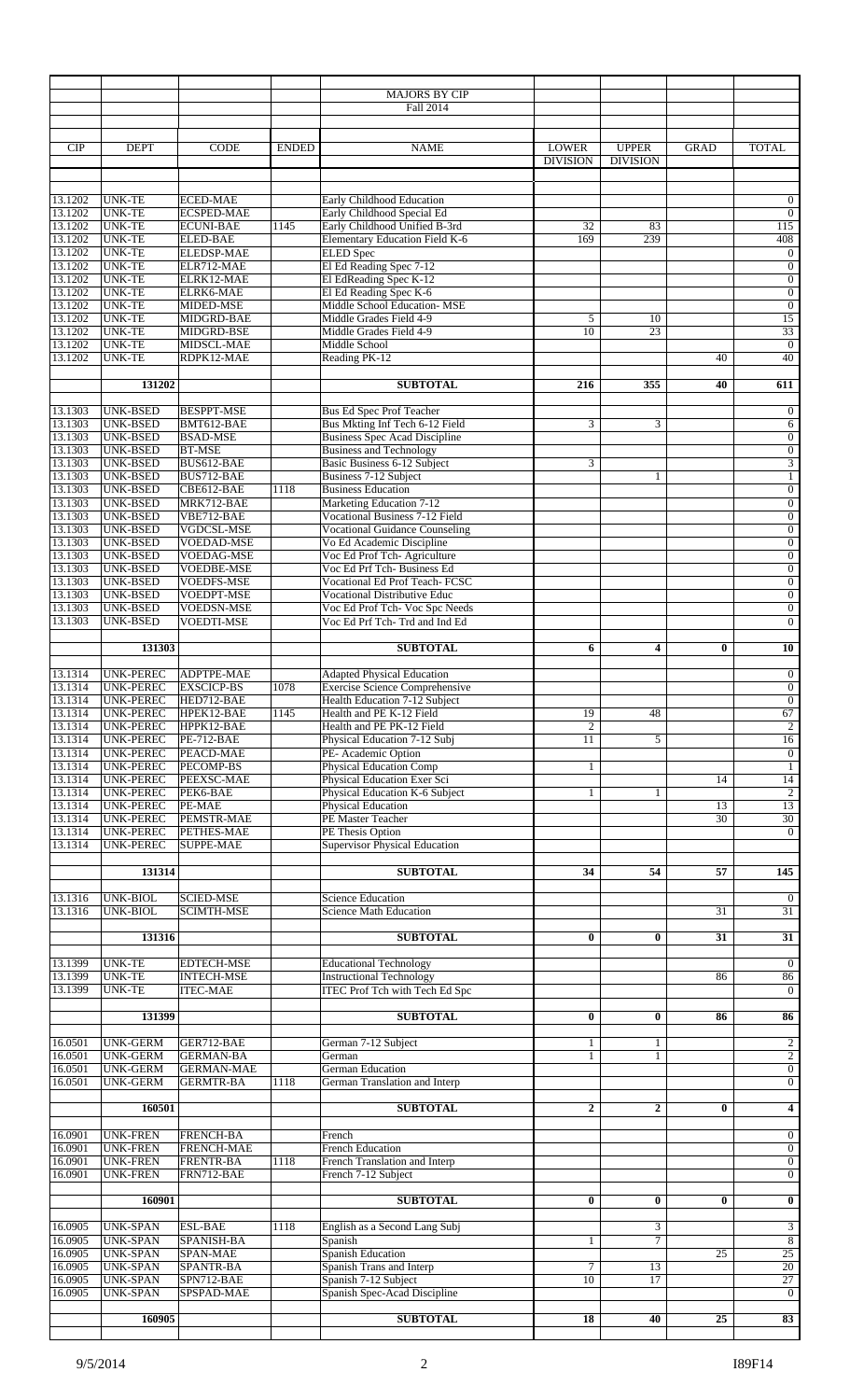|                           |                                      |                                        |              | <b>MAJORS BY CIP</b><br>Fall 2014                              |                                 |                                 |          |                                      |
|---------------------------|--------------------------------------|----------------------------------------|--------------|----------------------------------------------------------------|---------------------------------|---------------------------------|----------|--------------------------------------|
| <b>CIP</b>                | <b>DEPT</b>                          | <b>CODE</b>                            | <b>ENDED</b> | <b>NAME</b>                                                    | <b>LOWER</b><br><b>DIVISION</b> | <b>UPPER</b><br><b>DIVISION</b> | GRAD     | <b>TOTAL</b>                         |
| 19.0499<br>19.0499        | UNK-FSID<br><b>UNK-FSID</b>          | <b>FSTDS-BS</b><br><b>INTDS-BS</b>     |              | <b>Family Studies</b><br><b>Interior Design Comprehensive</b>  | 20<br>17                        | 74<br>17                        |          | 94<br>$\overline{34}$                |
|                           | 190499                               |                                        |              | <b>SUBTOTAL</b>                                                | $\overline{37}$                 | 91                              | $\bf{0}$ | 128                                  |
| 23.0101                   | <b>UNK-ENG</b>                       | ENG712-BAE                             |              | English 7-12 Subject                                           | 11                              | 16                              |          | 27                                   |
| 23.0101<br>23.0101        | <b>UNK-ENG</b><br><b>UNK-ENG</b>     | <b>ENGAD-MAE</b><br><b>ENGLISH-BA</b>  |              | English Spec-Acad Discipline<br>English                        | 3                               | 12                              |          | $\overline{0}$<br>15                 |
| 23.0101<br>23.0101        | <b>UNK-ENG</b>                       | <b>ENGLISH-MA</b>                      |              | English                                                        |                                 |                                 | 4        | $\overline{4}$                       |
| 23.0101                   | <b>UNK-ENG</b><br><b>UNK-ENG</b>     | <b>ENGSPT-MAE</b><br><b>ENGWRIT-BA</b> |              | <b>English Spec-Prof Teaching</b><br><b>English Writing</b>    | 11                              | 20                              |          | $\overline{0}$<br>31                 |
| 23.0101                   | <b>UNK-ENG</b>                       | LAR712-BAE                             |              | Language Arts 7-12 Field                                       | 6                               | 17                              |          | 23                                   |
| 23.0101                   | <b>UNK-ENG</b>                       | WRTG-MFA                               | 1141         | Writing                                                        |                                 |                                 |          | $\overline{0}$                       |
|                           | 230101                               |                                        |              | <b>SUBTOTAL</b>                                                | 31                              | 65                              | 4        | <b>100</b>                           |
| 23.1304<br>23.1304        | <b>UNK-SPCH</b><br><b>UNK-SPCH</b>   | ORGCOMM-BS<br>ORGRECM-BS               |              | <b>Org Comm Comprehensive</b><br>Organizational Relational Com | 1<br>18                         | 8<br>41                         |          | 9<br>59                              |
| 23.1304<br>23.1304        | <b>UNK-SPCH</b>                      | SPC712-BAE                             |              | Speech Communication 7-12 Sub                                  |                                 | $\mathbf{1}$                    |          | $\mathbf{1}$                         |
|                           | <b>UNK-SPCH</b>                      | SPCHCOM-BA                             |              | <b>Speech Communication</b>                                    |                                 |                                 |          | $\boldsymbol{0}$                     |
| 23.1304                   | <b>UNK-SPCH</b><br><b>UNK-SPCH</b>   | SPCHCOM-BS<br>SPSAD-MAE                |              | Speech Communication<br>Speech Comm Spec-Acad Dscp             |                                 |                                 |          | $\boldsymbol{0}$<br>$\boldsymbol{0}$ |
| 23.1304                   | <b>UNK-SPCH</b>                      | SPSPT-MAE                              |              | Speech Comm Spec- Prof Tch                                     |                                 |                                 |          | $\boldsymbol{0}$                     |
|                           | 231304                               |                                        |              | <b>SUBTOTAL</b>                                                | 19                              | 50                              | $\bf{0}$ | 69                                   |
| 24.0102                   | <b>UNK</b>                           | <b>DECIDING-U</b>                      |              | Deciding                                                       | 292                             | 26                              |          | 318                                  |
| 24.0102<br>24.0102        | <b>UNK-CNSS</b>                      | <b>GENSTD-BGS</b>                      |              | <b>General Studies</b>                                         | 1                               | 13                              |          | 14                                   |
|                           | <b>UNK-CFAH</b><br><b>UNK-CNSS</b>   | <b>GSARTS-BGS</b><br>GSSCI-BGS         |              | <b>General Studies</b><br><b>General Studies</b>               |                                 |                                 |          | $\boldsymbol{0}$<br>$\boldsymbol{0}$ |
| 24.0102                   | <b>UNK</b>                           | <b>NONDEGREE</b>                       |              | Non-Degree                                                     | 193                             |                                 |          | 193                                  |
| 24.0102<br>24.0102        | <b>UNK</b><br><b>UNK</b>             | NONDEGR-G<br><b>PREMASTER</b>          |              | Graduate Non-Degree<br><b>Pre-Masters Course Work</b>          |                                 |                                 | 199<br>1 | 199<br>1                             |
|                           | 240102                               |                                        |              | <b>SUBTOTAL</b>                                                | 486                             | 39                              | 200      | $\overline{725}$                     |
| 26.0101                   | <b>UNK-BIOL</b>                      | BIO712-BSE                             |              | Biology 7-12 Subject                                           | 7                               | 9                               |          | 16                                   |
| 26.0101                   | <b>UNK-BIOL</b>                      | <b>BIOAD-MSE</b>                       |              | <b>Biology Spec-Acad Discipline</b>                            |                                 |                                 |          | $\overline{0}$                       |
| 26.0101                   | <b>UNK-BIOL</b><br>UNK-BIOL          | <b>BIOCOMP-BS</b><br>BIOL-BA           |              | <b>Biology Comprehensive</b><br><b>Biology</b>                 | 101                             | 64                              |          | 165<br>$\theta$                      |
| $\frac{26.0101}{26.0101}$ | <b>UNK-BIOL</b>                      | <b>BIOL-BS</b>                         |              | <b>Biology</b>                                                 | 16                              | 17                              |          | 33                                   |
| 26.0101<br>26.0101        | <b>UNK-BIOL</b><br><b>UNK-BIOL</b>   | <b>BIOLOGY-MS</b><br><b>BIOLONL-MS</b> |              | <b>Biology</b><br><b>Biology Online</b>                        |                                 |                                 | 9<br>207 | $\overline{9}$<br>207                |
| 26.0101                   | <b>UNK-BIOL</b>                      | <b>BIOPT-MSE</b>                       |              | <b>Biology Spec-Prof Teaching</b>                              |                                 |                                 |          | $\mathbf{0}$                         |
| 26.0101                   | UNK-BIOL                             | MOLBIOC-BS                             |              | Molecular Biology Comp                                         | 8                               | 2                               |          | 10                                   |
|                           | 260101                               |                                        |              | <b>SUBTOTAL</b>                                                | 132                             | 92                              | 216      | 440                                  |
| 27.0101<br>27.0101        | <b>UNK-MATH</b>                      | MA712F-BSE                             | 1118         | Mathematics 7-12 Field                                         | 14                              | 14<br>8                         |          | 28                                   |
| 27.0101                   | <b>UNK-MATH</b><br><b>UNK-MATH</b>   | MA712S-BSE<br><b>MATH-BA</b>           |              | Mathematics 7-12 Subject<br>Mathematics                        | $\mathbf{1}$                    |                                 |          | $\,8\,$<br>1                         |
| $\frac{27.0101}{27.0101}$ | <b>UNK-MATH</b>                      | <b>MATH-BS</b>                         |              | Mathematics                                                    | 5                               | 5                               |          | 10                                   |
| 27.0101                   | <b>UNK-MATH</b><br><b>UNK-MATH</b>   | MATHCMP-BS<br><b>MATHED-MSE</b>        |              | Mathematics Comprehensive<br><b>Mathematics Education</b>      | $\mathbf{1}$                    | $\overline{3}$                  |          | $\overline{4}$<br>$\overline{0}$     |
| 27.0101                   | <b>UNK-MATH</b>                      | MATHSP-MSE                             |              | Math Spec- Academic Discipline                                 |                                 |                                 |          | $\boldsymbol{0}$                     |
|                           | 270101                               |                                        |              | <b>SUBTOTAL</b>                                                | $\overline{21}$                 | 30                              | $\bf{0}$ | $\overline{51}$                      |
| $\frac{31.0101}{31.0101}$ | UNK-PEREC                            | <b>ATHLTRN-BS</b>                      |              | <b>Athletic Training Comp</b>                                  | 42                              | 27                              |          | 69                                   |
| 31.0101                   | <b>UNK-PEREC</b><br><b>UNK-PEREC</b> | <b>EXFITWL-BS</b><br><b>EXSCI-BS</b>   |              | Exer Sci Fit and Wellnes Comp<br><b>Exercise Science</b>       | 26<br>68                        | 38<br>94                        |          | 64<br>162                            |
| 31.0101                   | <b>UNK-PEREC</b>                     | <b>RECMNGT-BS</b>                      |              | <b>Recreation Management</b>                                   | 1                               | $\overline{7}$                  |          | 8                                    |
| 31.0101                   | <b>UNK-PEREC</b>                     | <b>REPATO-BS</b>                       |              | Rec Park Tourism Manag Comp                                    | $\overline{11}$                 | 29                              |          | 40                                   |
|                           | 310101                               |                                        |              | <b>SUBTOTAL</b>                                                | 148                             | 195                             | $\bf{0}$ | 343                                  |
| 31.0504                   | <b>UNK-PEREC</b>                     | SPTADMC-BS                             | 1118         | <b>Sports Administration Comp</b>                              | 1                               | $\tau$                          |          | 8                                    |
| 31.0504<br>31.0504        | <b>UNK-PEREC</b><br><b>UNK-PEREC</b> | SPTADMN-BS<br>SPTMGT-BS                | 1118         | Sports Administration<br><b>Sports Management</b>              | 28                              | 15<br>22                        |          | 15<br>50                             |
| 31.0504                   | UNK-PEREC                            | SPTMGTC-BS                             |              | Sports Management Comp                                         | 8                               | 8                               |          | 16                                   |
|                           | 310504                               |                                        |              | <b>SUBTOTAL</b>                                                | $\overline{37}$                 | $\overline{52}$                 | $\bf{0}$ | 89                                   |
| 38.0101                   | UNK-PHIL                             | PHIL-BA                                |              | Philosophy                                                     | $\overline{c}$                  | $\mathbf{1}$                    |          | 3                                    |
|                           | 380101                               |                                        |              | <b>SUBTOTAL</b>                                                | $\overline{2}$                  | $\mathbf{1}$                    | $\bf{0}$ | 3                                    |
| 40.0501                   | <b>UNK-CHEM</b>                      | <b>CHEM-BA</b>                         |              | Chemistry                                                      | $\overline{4}$                  | 5                               |          | 9                                    |
| 40.0501                   | <b>UNK-CHEM</b>                      | <b>CHEM-BS</b>                         |              | Chemistry                                                      |                                 |                                 |          | $\overline{0}$                       |
| 40.0501<br>40.0501        | UNK-CHEM<br><b>UNK-CHEM</b>          | CHM712-BSE<br><b>CHMCOMP-BS</b>        |              | Chemistry 7-12 Subject<br><b>Chemistry Comprehensive</b>       | $\overline{c}$<br>32            | $\overline{4}$<br>14            |          | 6<br>46                              |
| 40.0501                   | <b>UNK-CHEM</b>                      | PROCHEM-BS                             |              | Professional Chemist Comp                                      | $\overline{c}$                  | $\overline{4}$                  |          | 6                                    |
|                           | 400501                               |                                        |              | <b>SUBTOTAL</b>                                                | 40                              | 27                              | $\bf{0}$ | 67                                   |
| 40.0801                   | <b>UNK-PHYS</b>                      | <b>ARCH</b>                            |              | Architecture                                                   | 4                               |                                 |          | $\overline{4}$                       |
| 40.0801<br>40.0801        | <b>UNK-PHYS</b><br>UNK-PHYS          | <b>ENGINEER</b><br><b>METEOR</b>       |              | Engineering<br>Meteorology                                     | $\overline{11}$                 | $\mathfrak{2}$                  |          | 13<br>$\overline{0}$                 |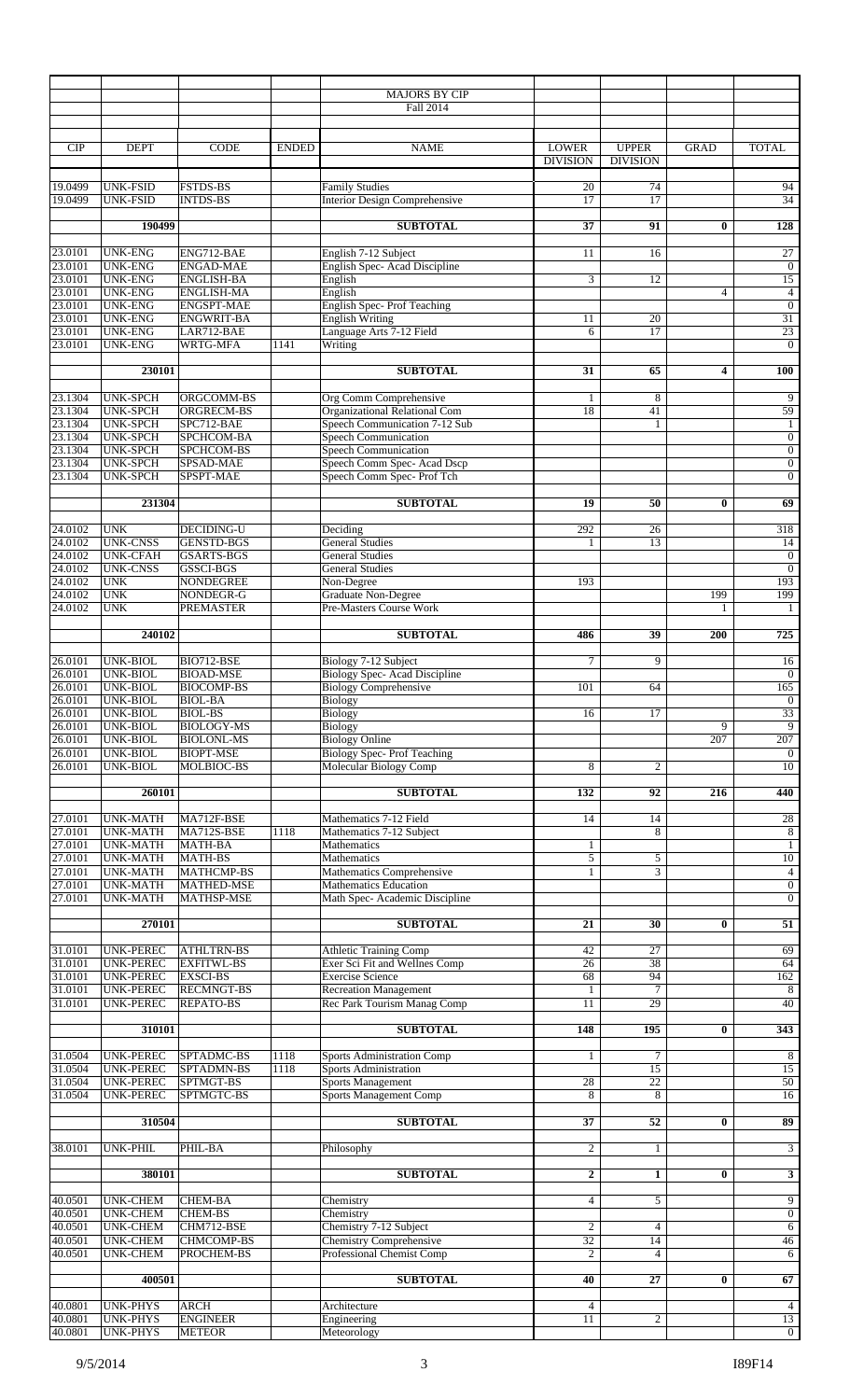|                    |                                    |                                      |              | <b>MAJORS BY CIP</b><br>Fall 2014                  |                                 |                                 |                 |                                    |
|--------------------|------------------------------------|--------------------------------------|--------------|----------------------------------------------------|---------------------------------|---------------------------------|-----------------|------------------------------------|
|                    |                                    |                                      |              |                                                    |                                 |                                 |                 |                                    |
|                    |                                    |                                      |              |                                                    |                                 |                                 |                 |                                    |
| <b>CIP</b>         | <b>DEPT</b>                        | <b>CODE</b>                          | <b>ENDED</b> | <b>NAME</b>                                        | <b>LOWER</b><br><b>DIVISION</b> | <b>UPPER</b><br><b>DIVISION</b> | <b>GRAD</b>     | <b>TOTAL</b>                       |
|                    |                                    |                                      |              |                                                    |                                 |                                 |                 |                                    |
| 40.0801            | <b>UNK-PHYS</b>                    | PHS712-BSE                           | 1118         | Physical Science 7-12 Field                        |                                 | 5                               |                 | 5                                  |
| 40.0801<br>40.0801 | <b>UNK-PHYS</b><br><b>UNK-PHYS</b> | PHY712-BSE                           |              | Physics 7-12 Subject                               | $\mathbf{1}$                    |                                 |                 | $\mathbf{1}$                       |
| 40.0801            | <b>UNK-PHYS</b>                    | PHYCOMP-BS<br>PHYS-BA                |              | Physics Comprehensive<br>Physics                   |                                 | 3                               |                 | $\overline{3}$<br>$\boldsymbol{0}$ |
| 40.0801            | <b>UNK-PHYS</b>                    | PHYS-BS                              |              | Physics                                            | 4                               | $\overline{4}$                  |                 | $\,$ 8 $\,$                        |
| 40.0801            | <b>UNK-PHYS</b>                    | PHYSCI-BA                            |              | <b>Physical Science</b>                            |                                 |                                 |                 | $\boldsymbol{0}$                   |
| 40.0801            | <b>UNK-PHYS</b>                    | PHYSCI-BS                            |              | <b>Physical Science</b>                            |                                 | 1                               |                 | 1                                  |
|                    | 400801                             |                                      |              | <b>SUBTOTAL</b>                                    | 20                              | 15                              | $\bf{0}$        | 35                                 |
|                    |                                    |                                      |              |                                                    |                                 |                                 |                 |                                    |
| 42.0101            | <b>UNK-PSY</b>                     | PSY712-BAE                           |              | Psychology 7-12 Subject                            |                                 |                                 |                 | $\boldsymbol{0}$                   |
| 42.0101            | <b>UNK-PSY</b>                     | PSYBIOL-BS                           |              | Psychobiology                                      | 11                              | 28                              |                 | 39                                 |
| 42.0101            | <b>UNK-PSY</b>                     | <b>PSYCH-BA</b>                      |              | Psychology                                         | 12                              | 10                              |                 | 22                                 |
| 42.0101<br>42.0101 | <b>UNK-PSY</b><br><b>UNK-PSY</b>   | PSYCH-BS<br><b>PSYCOMP-BS</b>        |              | Psychology<br><b>Psychology Comprehensive</b>      | 46<br>10                        | 66<br>18                        |                 | 112<br>28                          |
|                    |                                    |                                      |              |                                                    |                                 |                                 |                 |                                    |
|                    | 420101                             |                                      |              | <b>SUBTOTAL</b>                                    | 79                              | 122                             | $\bf{0}$        | $\overline{201}$                   |
|                    |                                    |                                      |              |                                                    |                                 |                                 |                 |                                    |
| 43.0104<br>43.0104 | <b>UNK-CJUS</b><br><b>UNK-CJUS</b> | $CI-BS$<br><b>CJCOMP-BS</b>          |              | Criminal Justice<br>Criminal Justice Comprehensive | 65<br>15                        | 67<br>54                        |                 | 132<br>69                          |
|                    |                                    |                                      |              |                                                    |                                 |                                 |                 |                                    |
|                    | 430104                             |                                      |              | <b>SUBTOTAL</b>                                    | 80                              | 121                             | $\bf{0}$        | $\overline{201}$                   |
|                    |                                    |                                      |              |                                                    |                                 |                                 |                 |                                    |
| 44.0701            | <b>UNK-SOWK</b>                    | SOCWKC-BS                            |              | Social Work Comprehensive                          | 38                              | 87                              |                 | 125                                |
|                    | 440701                             |                                      |              | <b>SUBTOTAL</b>                                    | 38                              | 87                              | $\bf{0}$        | $\overline{125}$                   |
|                    |                                    |                                      |              |                                                    |                                 |                                 |                 |                                    |
| 45.0601            | <b>UNK-ECON</b>                    | <b>BSECON-BS</b>                     |              | <b>Business Economics Comp</b>                     |                                 | $\boldsymbol{2}$                |                 | $\boldsymbol{2}$                   |
| 45.0601<br>45.0601 | <b>UNK-ECON</b><br><b>UNK-ECON</b> | <b>ECON-BA</b><br><b>ECON-BS</b>     |              | Economics<br>Economics                             | 6<br>$\overline{c}$             | 5                               |                 | 11<br>$\overline{c}$               |
|                    |                                    |                                      |              |                                                    |                                 |                                 |                 |                                    |
|                    | 450601                             |                                      |              | <b>SUBTOTAL</b>                                    | 8                               | $\overline{7}$                  | $\bf{0}$        | 15                                 |
|                    |                                    |                                      |              |                                                    |                                 |                                 |                 |                                    |
| 45.0701            | <b>UNK-GEOG</b>                    | GEO712-BAE                           |              | Geography 7-12 Subject                             |                                 |                                 |                 | $\boldsymbol{0}$                   |
| 45.0701<br>45.0701 | <b>UNK-GEOG</b><br><b>UNK-GEOG</b> | GEO712-BSE<br>GEOG-BA                |              | Geography 7-12 Subject                             |                                 |                                 |                 | $\boldsymbol{0}$                   |
| 45.0701            | <b>UNK-GEOG</b>                    | GEOG-BS                              |              | Geography<br>Geography                             | $\mathbf{1}$                    | $\mathfrak{2}$                  |                 | $\boldsymbol{0}$<br>$\overline{3}$ |
| 45.0701            | <b>UNK-GEOG</b>                    | <b>GEOGIS-BS</b>                     |              | Geography and GIScience                            |                                 | 8                               |                 | $\boldsymbol{8}$                   |
| 45.0701            | <b>UNK-GEOG</b>                    | <b>GISSPAN-BS</b>                    | 1078         | Geography GIS-Spatial Analysis                     |                                 |                                 |                 | $\mathbf{0}$                       |
|                    |                                    |                                      |              |                                                    |                                 |                                 |                 |                                    |
|                    | 450701                             |                                      |              | <b>SUBTOTAL</b>                                    | $\mathbf{1}$                    | 10                              | $\bf{0}$        | 11                                 |
| 45.0901            | <b>UNK-INTS</b>                    | <b>INTLSTD-BA</b>                    |              | <b>International Studies</b>                       | 20                              | 10                              |                 | $\overline{30}$                    |
|                    |                                    |                                      |              |                                                    |                                 |                                 |                 |                                    |
|                    | 450901                             |                                      |              | <b>SUBTOTAL</b>                                    | 20                              | 10                              | $\bf{0}$        | 30                                 |
|                    |                                    | LAW                                  |              |                                                    | $\overline{4}$                  |                                 |                 |                                    |
| 45.1001<br>45.1001 | UNK-PSCI<br><b>UNK-PSCI</b>        | PSC712-BAE                           |              | Law<br>Political Science 7-12 Subject              |                                 |                                 |                 | $\overline{4}$<br>$\boldsymbol{0}$ |
| 45.1001            | <b>UNK-PSCI</b>                    | PSCI-BA                              |              | <b>Political Science</b>                           | 5                               | $\overline{4}$                  |                 | 9                                  |
| 45.1001            | <b>UNK-PSCI</b>                    | PSCI-BS                              |              | <b>Political Science</b>                           | 16                              | 18                              |                 | 34                                 |
| 45.1001            | <b>UNK-PSCI</b>                    | <b>PUBADMN-BS</b>                    |              | <b>Public Administration</b>                       |                                 |                                 |                 | $\overline{0}$                     |
|                    | 451001                             |                                      |              | <b>SUBTOTAL</b>                                    | 25                              | $\overline{22}$                 | 0               | 47                                 |
|                    |                                    |                                      |              |                                                    |                                 |                                 |                 |                                    |
| 45.1101            | UNK-SOC                            | SOC712-BAE                           |              | Sociology 7-12 Subject                             |                                 |                                 |                 | $\boldsymbol{0}$                   |
| 45.1101            | <b>UNK-SOC</b>                     | SOC712-BSE                           |              | Sociology 7-12 Subject                             |                                 |                                 |                 | $\overline{0}$                     |
| 45.1101<br>45.1101 | <b>UNK-SOC</b><br><b>UNK-SOC</b>   | SOC-BA<br>SOC-BS                     |              | Sociology<br>Sociology                             | 6                               | 2<br>20                         |                 | $\overline{c}$<br>$\overline{26}$  |
|                    |                                    |                                      |              |                                                    |                                 |                                 |                 |                                    |
|                    | 451101                             |                                      |              | <b>SUBTOTAL</b>                                    | 6                               | $\overline{22}$                 | $\bf{0}$        | $\overline{28}$                    |
| 50.0501            | <b>UNK-THEA</b>                    | <b>THEATRE-BA</b>                    |              | Theatre                                            | 6                               | 9                               |                 | 15                                 |
| 50.0501            | <b>UNK-THEA</b>                    | THR712-BAE                           | 1145         | Theatre 7-12 Subject                               | $\overline{3}$                  | 1                               |                 | $\overline{4}$                     |
|                    |                                    |                                      |              |                                                    |                                 |                                 |                 |                                    |
|                    | 500501                             |                                      |              | <b>SUBTOTAL</b>                                    | 9                               | $\overline{10}$                 | $\bf{0}$        | 19                                 |
| 50.0701            | <b>UNK-ART</b>                     | <b>ARTHIST-BA</b>                    |              | Art History                                        | 1                               | 3                               |                 | $\overline{4}$                     |
| 50.0701            | <b>UNK-ART</b>                     | ARTK12-BAE                           |              | Art K-12 Field                                     | $\overline{23}$                 | 19                              |                 | 42                                 |
| 50.0701            | <b>UNK-ART</b>                     | <b>ART-MAE</b>                       |              | <b>Art Education</b>                               |                                 |                                 |                 | $\overline{0}$                     |
| 50.0701            | <b>UNK-ART</b>                     | <b>ARTONL-MAE</b>                    |              | Art Online                                         |                                 |                                 | 62              | 62                                 |
| 50.0701<br>50.0701 | <b>UNK-ART</b><br><b>UNK-ART</b>   | <b>ARTPT-MAE</b><br><b>ARTSP-MAE</b> |              | Art Spec-Prof Teacher<br>Art Spec-Acad Discipline  |                                 |                                 |                 | $\mathbf{0}$<br>$\overline{0}$     |
| 50.0701            | <b>UNK-ART</b>                     | STUART-BFA                           |              | Studio Art Comprehensive                           | 9                               | 12                              |                 | 21                                 |
| 50.0701            | <b>UNK-ART</b>                     | <b>STUDART-BA</b>                    |              | Studio Art                                         | $\overline{2}$                  | $\mathbf{1}$                    |                 | 3                                  |
| 50.0701            | <b>UNK-ART</b>                     | VISCMD-BFA                           |              | Visual Comm and Design Comp                        | 33                              | 47                              |                 | 80                                 |
|                    | 500701                             |                                      |              | <b>SUBTOTAL</b>                                    | 68                              | 82                              | 62              | 212                                |
|                    |                                    |                                      |              |                                                    |                                 |                                 |                 |                                    |
| 50.0901            | <b>UNK-MUS</b>                     | <b>MSAD-MAE</b>                      |              | Music Spec-Acad Discipline                         |                                 |                                 |                 | $\theta$                           |
| 50.0901            | <b>UNK-MUS</b>                     | MUSEK12-BM                           |              | Music Ed K-12 Field                                | 25                              | $21\,$                          |                 | 46                                 |
| 50.0901<br>50.0901 | <b>UNK-MUS</b><br><b>UNK-MUS</b>   | MUSIC-BA<br>MUSIC-BM                 |              | Music<br>Music Comprehensive                       | 3<br>10                         | 5<br>11                         |                 | 8<br>21                            |
| 50.0901            | <b>UNK-MUS</b>                     | MUSIC-MAE                            |              | Music Education                                    |                                 |                                 | $\overline{26}$ | 26                                 |
| 50.0901            | <b>UNK-MUS</b>                     | MUSICTH-BM                           |              | Musical Theatre Comprehensive                      | 3                               | 3                               |                 | 6                                  |
| 50.0901            | <b>UNK-MUS</b>                     | MUSK12-BAE                           |              | Music K-12 Field                                   |                                 | 10                              |                 | 10                                 |
| 50.0901<br>50.0901 | <b>UNK-MUS</b>                     | MUSPERF-BM                           |              | Music Performance Comp                             | 8                               | 12                              |                 | 20<br>$\overline{0}$               |
|                    | <b>UNK-MUS</b>                     | <b>MUSTHRP</b>                       | 1128         | Music Therapy                                      |                                 |                                 |                 |                                    |